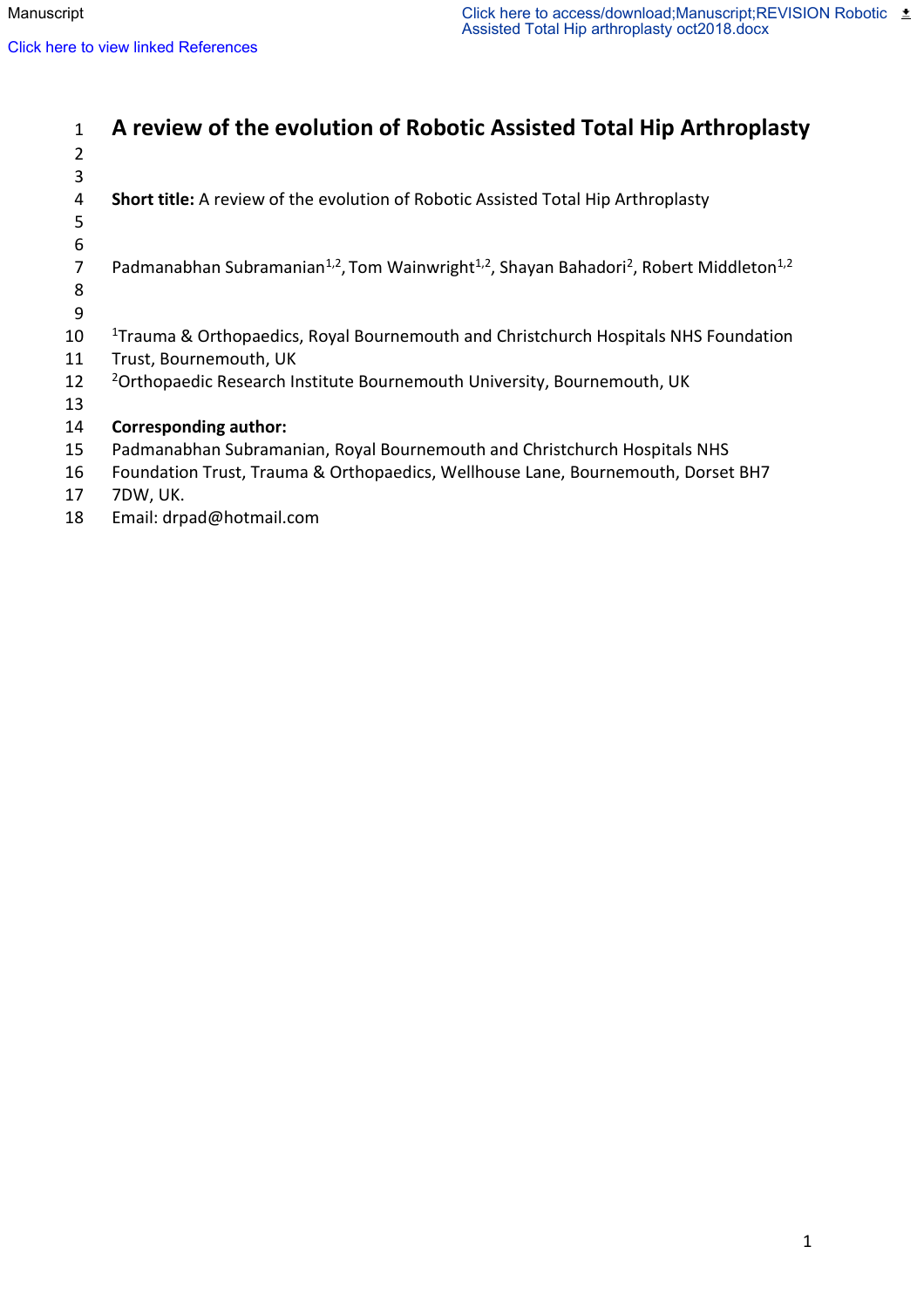# **A review of the evolution of Robotic Assisted Total Hip Arthroplasty**

## **Abstract**

 Total Hip Arthroplasty (THA) is currently a very successful operation but continues to evolve, 23 as we try to perfect the techniques and improve outcomes for our patients. Robotic Hip Surgery (RHS) began with the 'active' ROBODOC system in the 1980's. There were drawbacks associated with the original ROBODOC and most recently, the MAKO robot was introduced with early promising results. One of the limiting factors of conventional THA currently is the human factor in surgery. RHS aims to tackle this by promising a reproducible and reliable method of component positioning. We have reviewed the literature surrounding the 29 technology and discuss the pros and cons of these systems.

#### **Introduction**

 Total Hip Arthroplasty (THA) has been a successful operation since its introduction half a century ago (1, 2). Each decade has its own area of focus for improving outcomes for THR. In the 1970's, it was the bearing surfaces. The 1980's it was the cemented versus uncemented debate, which continues to this day. The 1990's introduced newer bearing surfaces including metal-on-metal, ceramic-on-ceramic and resurfacing arthroplasties with the preservation of bone stock. At the start of the new millennium, two major topics developed in THA. Firstly, the early failure of large bearing metal-on-metal hip implants and secondly, the role of minimally invasive hip arthroplasty and alternative approaches to the hip. As we come towards the second decade of this millennium, robotic assisted surgery has become the new hot topic.

 Jacofsky and Allen in their review quote Roger Bohn that every industry; from aviation to manufacturing to financial services to firearm safety to military activity has followed 5 phases of development (3). These phases are i) consideration of the industry as an ''art'' by experts in the field ii) development of ''rules plus instruments'' iii) development of ''standardized procedures and templates'' iv) automation v) computer integration. At present, surgery is at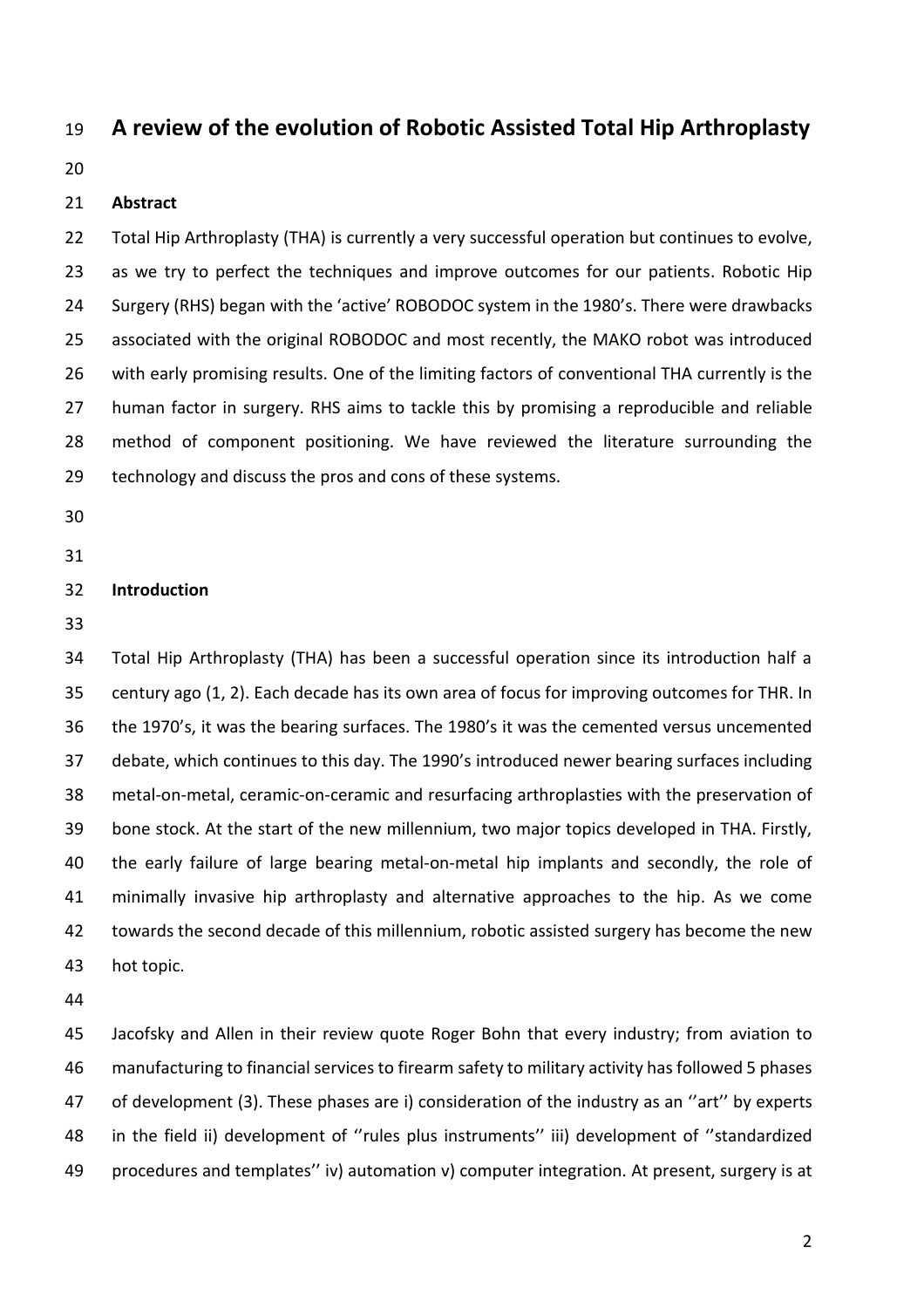the third stage. It could only be a matter of time before we enter the fourth stage, and the 51 use of robots is routine in surgery. Paraphrasing Moors Law from the 1970s, computing power will double every two years and it is now hard to imagine that robotics will not play an increasing role in healthcare in the near future.

 However, important questions remain as to whether this new technology at present will lead to improved outcomes in patients undergoing hip arthroplasty surgery. This review will discuss the history of robotic hip surgery and the evidence currently available surrounding this area.

## **Methods**

 We performed a literature review searching Medline, Embase, Ovidsp, Cochrane library, pubmed database and google scholar pertaining to adults using the following keywords: 'Robotic hip surgery', 'Robotic orthopaedic surgery', 'Computer assisted hip surgery', 'Robotic arthroplasty', 'Computer assisted Orthopaedic Surgery'.

- 
- 
- 

## **Types of Robot**

71 In the field of hip surgery, robotic surgery can be passive, active or semi-active. Passive robots complete a task that is continuously under the control of the surgeon with no feedback loops. An example of this, is the Da Vinci robot, which is a passive remote telemanipulator. Active robotic hip surgery systems perform the bony preparation for implantation of the components based on pre-determined programming. Semi-active robots require the surgeon's involvement but has haptic feedback loops present i.e. it is able to communicate 77 with the surgeon in real-time.

 Haptics provide tactile feedback that facilitates the pre-operative plan to be implemented in 80 the operating room. It can be auditory, tactile and visual or a combination of all. Historically, the active robot only had applications for the femur and the semi-active options for the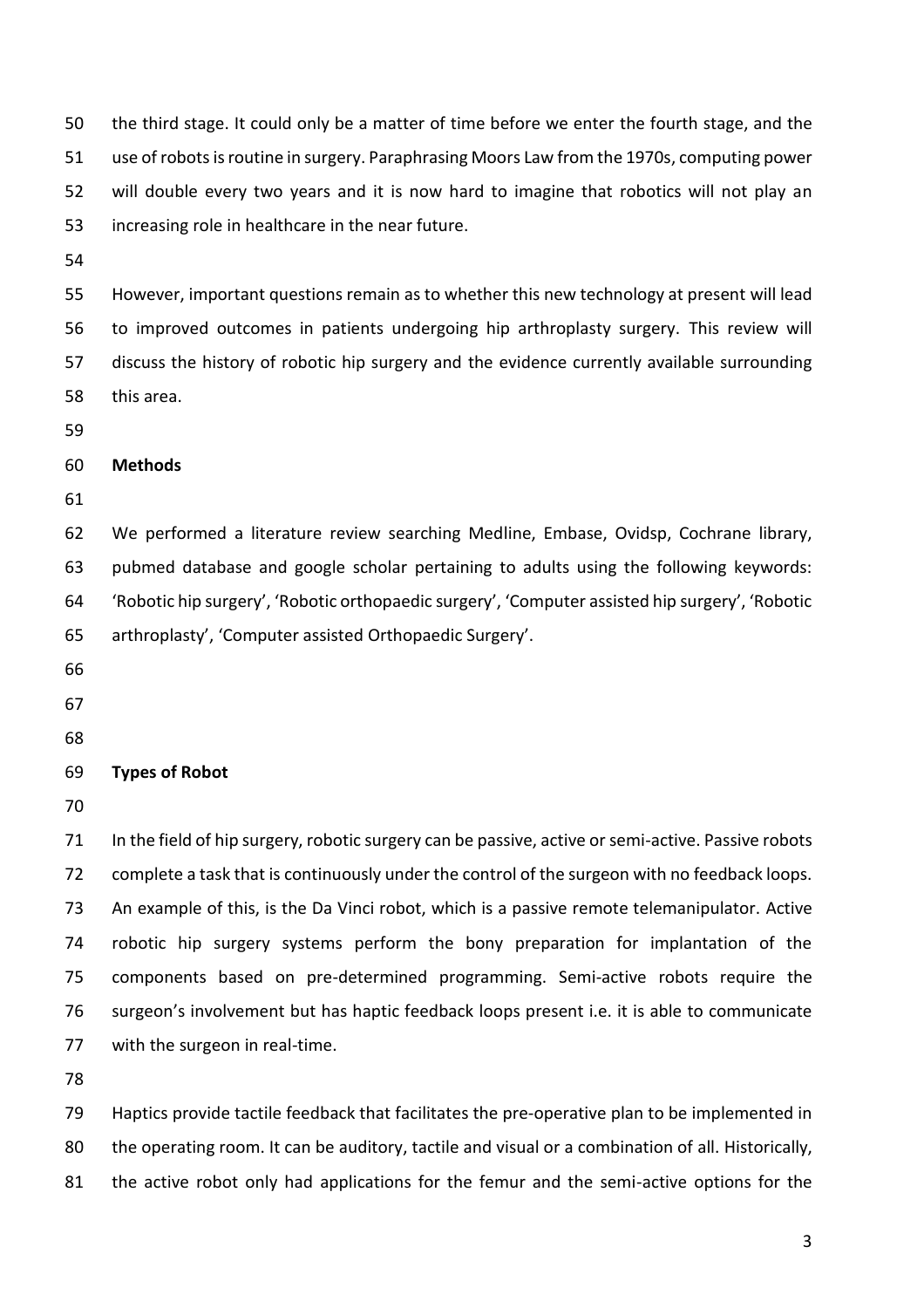acetabulum. However, with improved technology and developments, some now offer guidance for both femoral and acetabular preparations.

 On review of the literature, 4 major systems for robotic hip surgery were found. These include Robodoc (THINK surgical, Inc., Fremont, CA, USA), CASPAR (Universal Robot Systems Ortho, Germany), ACROBOT (COMPANY), and the RIO MAKO ROBOT (Stryker, FL, USA). Only the ROBODOC and the RIO MAKO robot remain in widespread clinical use.

- 
- 

#### **ROBODOC – The first active surgical robot assistant**

 Computer Assisted Orthopaedic Surgery (CAOS) and Robotic Hip Surgery (RHS) entered into 94 clinical practice in the early 1990's in the form of 'Robodoc'(4, 5). William Bargar in the 1980's started making custom implants using computer-assisted design/computer-assisted manufacturing (CAD/CAM) technology based on computer tomography (CT) imaging. In the same campus, Howard Paul was investigating joint replacements on canines. It was the joint collaboration of Bargar and Paul that resulted in the first active robotic surgical system called the ROBODOC (incidentally named after the then popular film Robocop)(6).

 ROBODOC (THINK surgical, Inc., Fremont, CA, USA) was the first surgical robot in hip arthroplasty that had widespread use. It was originally produced by Integrated Surgical Systems. A class-action lawsuit was filed in 2004 in Germany against ROBODOC following some patients who developed complications. The company was then acquired by Curexo technology which later became Think surgical Inc. The company now has FDA approval for its next generation active ROBODOC system called TSolution One(7).

 It has been used worldwide for over 17,000 THAs since 1994(8). It is a system that assists surgeons to pre-operatively plan the type of femoral implant, as well as machine mill the femoral canal to press-fit the chosen uncemented implant. This is an 'active' system in that it performs actions, based on pre-operative planning instructions. It has an ORTHODOC workstation (the 'brains') with a ROBODOC surgical robot arm with a high-speed milling device (the 'effector') (9).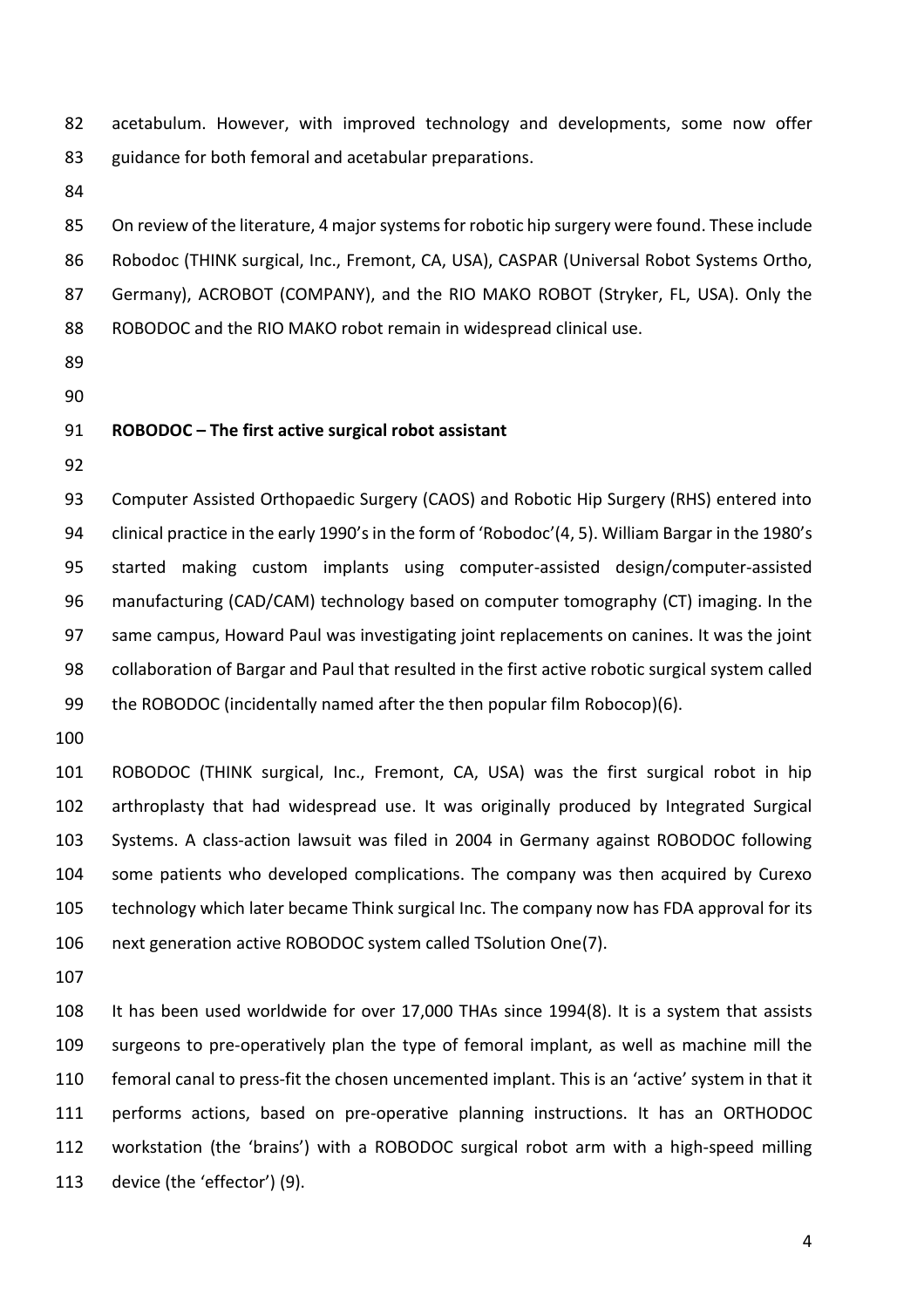To function, the ROBODOC needs calibration markers on the patient to map the anatomical co-ordinates which are fed back to a computer then looped back to the robotic arm. This process, known as calibration involved placing fiducials (radiographic markers) on patients. The original ROBODOC system used a pin based system. Originally these fiducials were titanium screws that were inserted into the greater trochanter and into the femoral condyles before a CT scan is taken under local anaesthetic. This was an additional procedure for the patient associated with complications including fractures, knee pain, nerve injury, and broken metalwork (10, 11). During the hip replacement surgery, the surgeon has to expose and identify these pins to the ROBODOC. It then recognizes the position of these fiducials and places them in context of the patients bony anatomy (12).

 Due to the drawbacks, in 1999 Robodoc introduced surface marking calibration techniques using optical sensors placed in the operating room and probes placed on bony landmarks on 128 the patient known as the DigiMatch Technique. This eliminated the need for the surgical pins. Nakamura et al compared their results with the conventional locator pin based registration to the DigiMatch technique and concluded the DigiMatch technique was safe and effective though they noted the DigiMatch group had a longer duration of surgery compared to the pin based system of 146 and 121 minutes respectively (13). Their group also validated the accuracy of the DigiMatch technique with post-operative CT scanning and component positioning. After registration the femur was rigidly fixed to the ROBODOC with a clamp placed at the level of the lesser trochanter making it ready to mill the femoral canal actively. 

 The landmark paper for Robodoc published by its co-inventor Bargar et al produced promising results (14). This paper introduced the results of the FDA approved multicentre randomized controlled trial of 136 hip replacements in the USA between 1994 and 1995. The results showed comparable Harris hip scores (HHS) for patients having a hip replacement using the Robodoc and the control group. Complications were not different, except that in the control group there were three femoral fractures and zero in the Robodoc group. There was also greater surgical time and increased blood loss in patients undergoing the Robodoc hip. However, the ROBODOC achieved more accurate alignment and fixation of the femoral stem.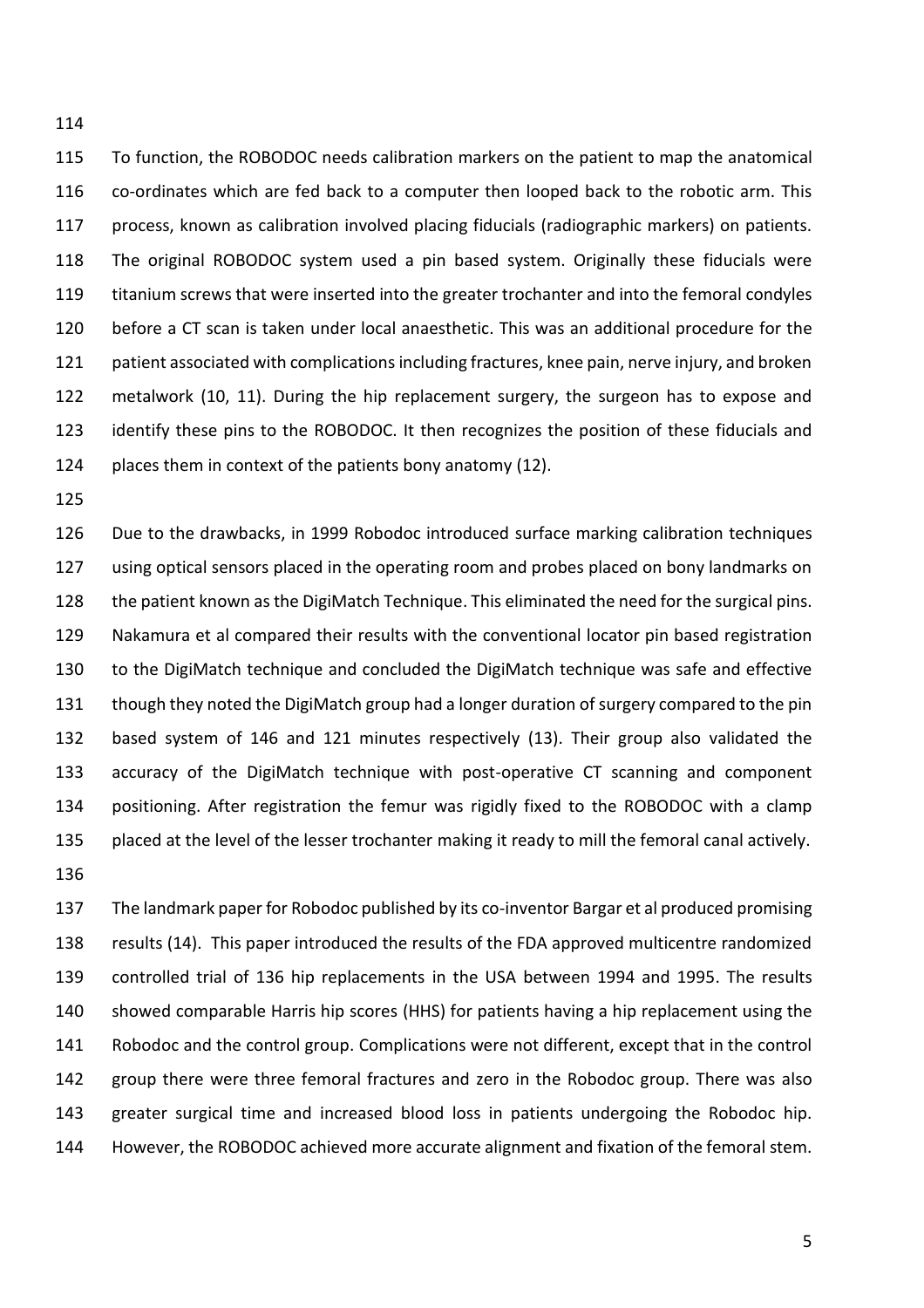The additional German study of 900 hip replacements also corroborated well with the initial FDA approved trial (14).

 Recently, Bargar et al has published his single-surgeon fourteen-year follow-up results of the randomized clinical trials showing that there were no failures for stem loosening and a small (but clinically not significant) improvement in functional scores (8). The authors attribute the improved functional scores to more accurate component positioning, however accept this is less than the minimal clinically important difference (MCID). This conclusion however is debatable and open to criticism of inventor bias.

 Other studies have demonstrated that ROBODOC leads to improved component positioning and reduced leg length discrepancies(15, 16). Hananouchi et al have carried out DEXA studies comparing ROBODOC hip replacements to conventional hip replacements. The results suggest that robotic milling is effective in facilitating proximal load transfer and minimizing bone loss with uncemented stems (17). This could have the potential benefit of reducing stress shielding in the future though long-term studies are required to confirm this. Furthermore, Robodoc has also been quoted to be useful in revision arthroplasty, particularly in removal of the distal cement plug (18). A prospective randomized controlled trial using short uncemented femoral stems, concluded that RAS using the ROBODOC lead to increased accuracy of stem alignment and leg length equalities but also reduced intraoperative femoral fracture risk compared to standard THA's (19).

 Opponents of the Robodoc raised concerns with potential thermo-necrosis caused by the robotic milling arm despite the irrigation systems that were in place. Nogler et al have 169 demonstrated in-vitro studies that the temperature could get up to 172 $\degree$ C without irrigation so note that care needs to be taken when using the robotic mill (20). However, there were no clinical studies demonstrating these concerns.

 Honl et al performed a prospective randomized controlled trial and demonstrated unfavourable results for the ROBODOC. They showed in their 154-patient trial, the ROBODOC 175 had higher dislocation rates. They attributed this to intra-operative muscle damage caused 176 by the robotic mill. There was also a higher revision rate and longer duration of surgery with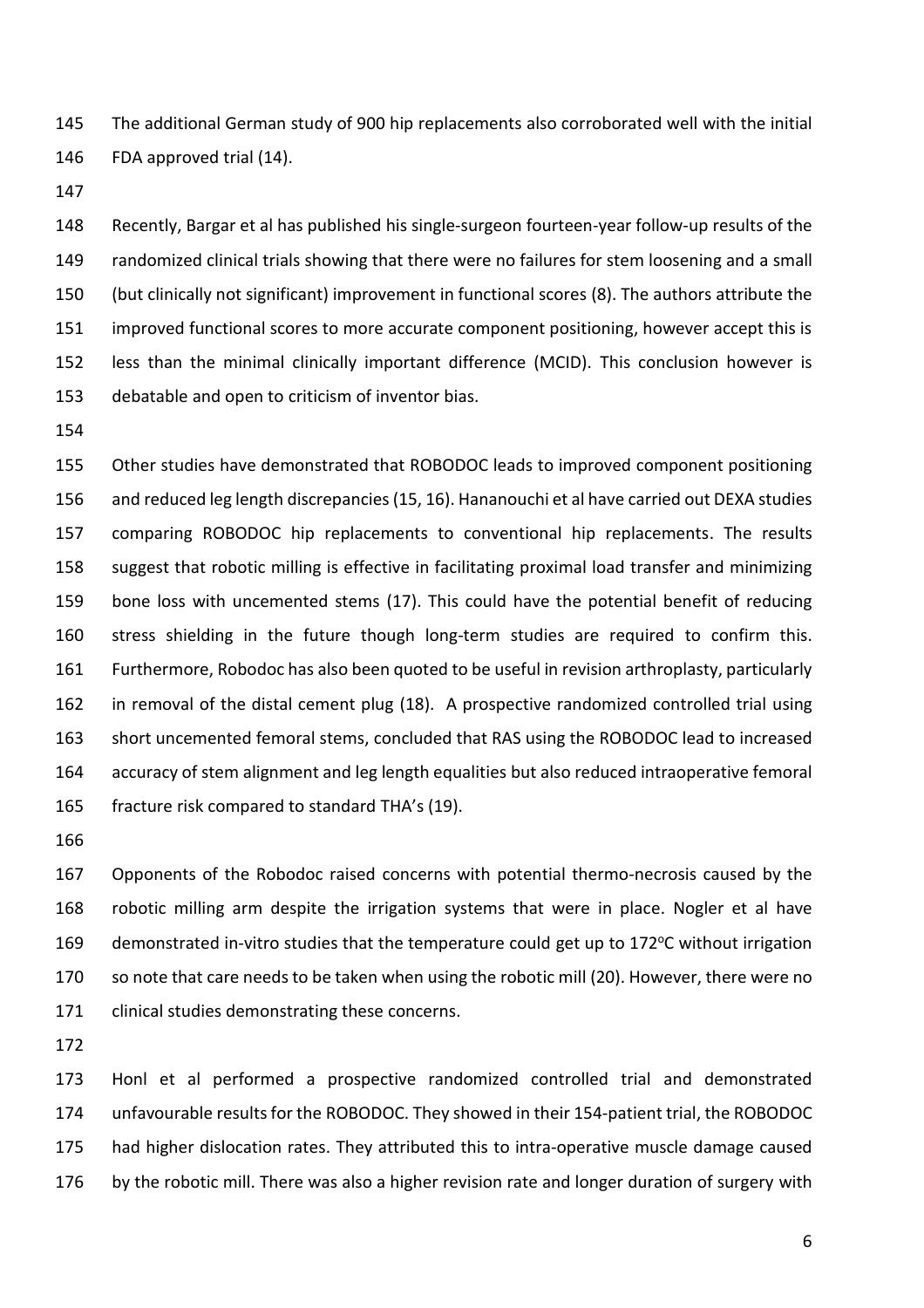Robodoc. Furthermore, 18% of the patients had failed attempts of robotic implantations due to the failure of the computer system (15). The complication of registration failure has been noted and has been quoted to occur as high as 10% of the time (11, 21).

 In addition to the above, other disadvantages of RHS include increased radiation to the patient (for the CT scan). The pre-operative planning CT subjects the patient to three times the radiation of a usual plain hip radiograph series (22).

 Another factor limiting the widespread use currently are the costs involved. The costs of robotic arthroplasty have a varied range but initial purchase costs of Robodoc include \$635,000 with \$130,000 annual service costs (23, 24). Finally the literature suggest a surgical learning curve with the Robodoc. Sugano et al note this is particularly relevant to an active surgical robot which is not under the direct control of the surgeon, even though there is a 'kill switch' (9).

#### **CASPAR**

 Another example of an active surgical robot includes CASPAR (Universal Robot Systems Ortho, Germany). The literature on Caspar is mainly restricted to articles in German. One often quoted paper by Siebel et al compared 36 CASPAR robotic assisted and 35 conventional total hip arthroplasties with an 18-month follow-up. They noted that with CASPAR the average duration of surgery and blood loss was greater. The Caspar robotic system is no longer available in clinical use.

#### **ACROBOT**

205 Due to the disadvantages associated with the active robotics, more accepting devices such as the ACROBOT (Acrobot ltd, London, UK) were developed. The surgical arm is moved by the 207 surgeon which is limited to stay within a pre-determined surgical field by pre-operative CT planning. In the literature, there is only one clinical study involving ACROBOT that noted the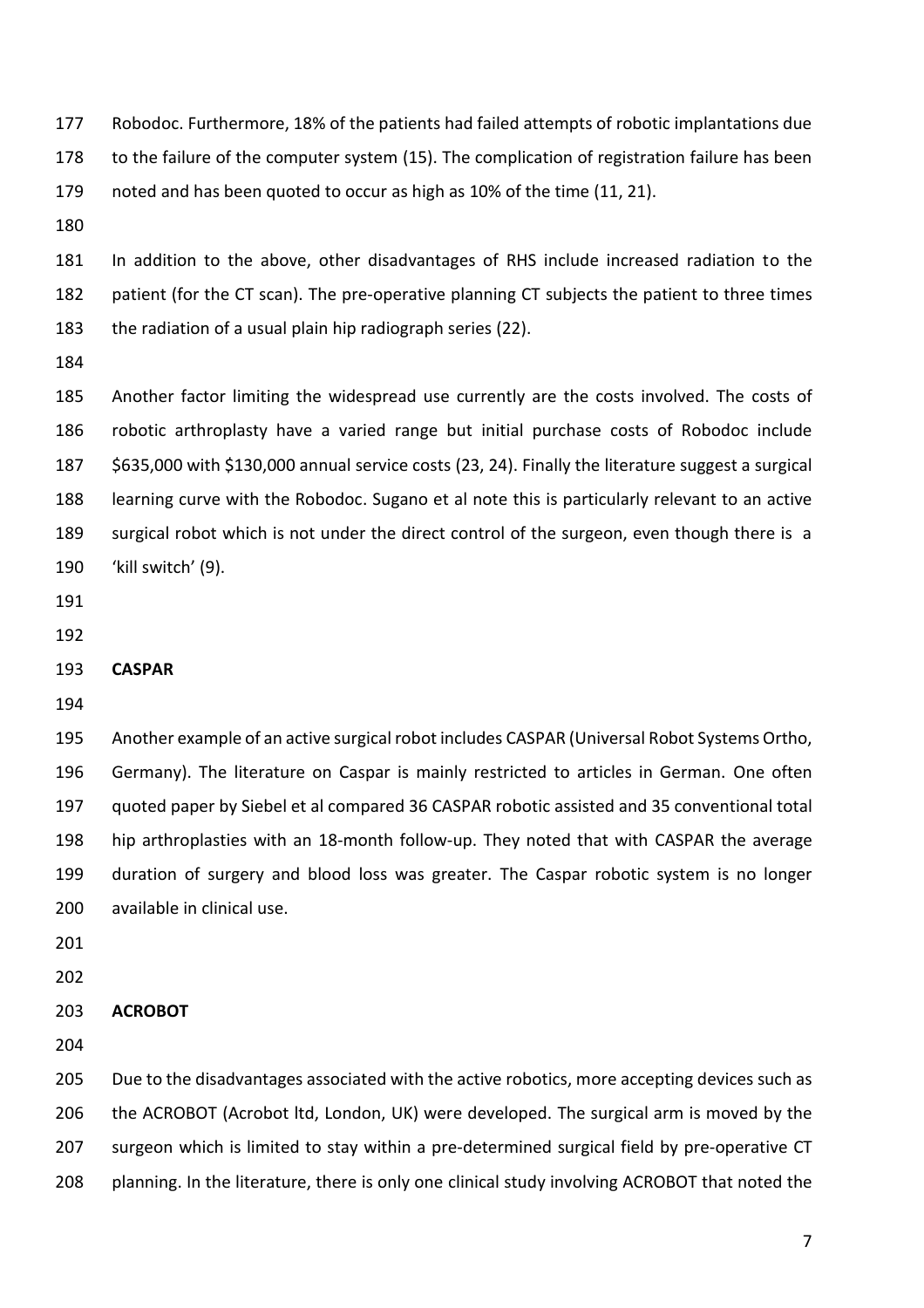use in hip resurfacings (25). The Acrobot was sold to Stanmore Implants Worldwide and subsequently, some of the technology was acquired by Mako.

- 
- 

#### **Mako – A semi-active robot**

 Disadvantages of the active robot lent itself to the rise of the semi-active robot - the Mako robot (Stryker, FL, USA). The Mako robot uses a Robotic Arm Interactive Orthopaedic (RIO) system. FDA approval was given in 2008 for knee arthroplasty and hip arthroplasty in 2010. By the start of 2017, Stryker sales data indicate that 20,000 Mako THA's were performed (26). 

 The Mako system has a planning stage whereby the patient undergoes a pre-operative CT 221 scan to generate a 3-D model of the pelvis and proximal femur. The surgeon then templates the components in the optimal position virtually. The Surgeon proceeds to perform the surgery with the robotic arm (RIO) system using standard surgical tools. During the surgery, three pins are inserted into the thickest portion of the iliac crest. A further pin is inserted into 225 the intertrochanteric ridge as well as a checkpoint smaller screw into the greater trochanter. Femoral registration is completed by touching 32 required points on the proximal femur with 227 a probe (similar to the DigiMatch technique of the Robodoc). Being able to template the centre of rotation of the femoral head and the hip joint, including other para-meters pre- operatively, the robot can guide the surgeon to perform the neck osteotomy at the pre- templated level. The femur is prepared with broaches and the anteversion is measured of the final broach in place.

 Acetabular registration occurs using a pelvic checkpoint screw inserted outside the acetabulum. 32 registration points are also taken here. When performing the acetabular 235 reaming, the robotic arm is constrained by a conical virtual haptic tunnel. The Mako system works on a principle of 'active constraint'. It prevents the surgeon from straying from the desired pre-operative templated components by haptic feedback (auditory beep, visual colour changes on the screen and tactile vibrations). The computer screen shows in real-time the cup anteversion and inclination as well additional useful information such as distance to 240 the centre of rotation (COR) templated and the real-time COR. A single acetabular reamer is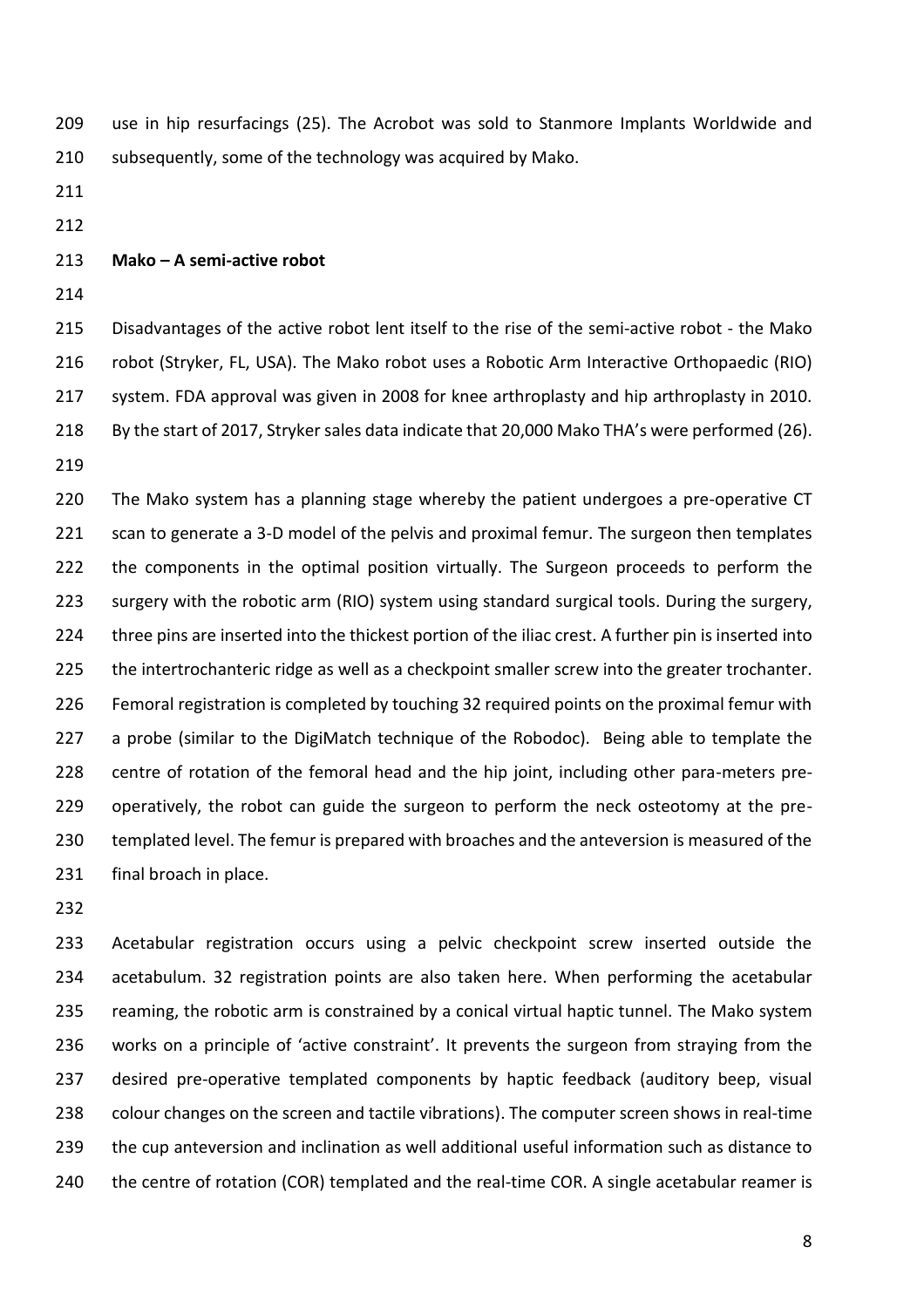used, sized pre-operatively. The real cup is also inserted through the haptic tunnel with the monitor displaying real-time information.

 Nawabi et al performed a cadaveric study and validated the accuracy of the Mako robot and confirmed the robotic system provided superior accuracy compared to manual implantation 246 in terms of desired component positioning (27). This group also noted that the leg lengths were reconstructed to within 1mm using the robot.

 Kamara et al performed a retrospective cohort review and compared 3 groups of patients (28): The first 100 patients fluoroscopic assisted anterior approach THAs, the first 100 robotic assisted THAs and a control group of the last 100 standard THAs. The results showed that component positioning in the target zone was achieved in 76% of the standard THAs, 84% in the fluoroscopic assisted anterior approach but 97% in robotic assisted THAs. This paper also notes the learning curve associated with the Mako robot is minimal. The authors conclude that robotic techniques deliver significant and immediate improvement in the precision of the acetabular component.

 In contrast, a prospective collected data series of 105 consecutive RHS, Redmond et al concluded that there is a significant learning curve with the Mako robot (29). They noted there was a significant decrease in acetabular component mal-positioning and operative time 261 with increasing experience (p<0.05). The group also noted that in five percent of the cases, there were technical problems associated with the fixation of the femoral screw for navigation. The screw that was inserted into the posterior border of the greater trochanter loosened in osteoporotic bone. This affected the intra-operative feedback on leg length and offset (29). This was picked up by the surgeon but emphasised the fact that the he or she cannot 'switch off' during robotic surgery.

 The increased duration of surgery associated with RHS increases the risk to patient of 269 periprosthetic joint infections as well as anaesthetic risks. It also places a burden on theatre utilization. As above noted, with increasing experience, the surgical time can be reduced from 80 minutes for the surgeons first 35 cases to 69 minutes after 70 cases (29).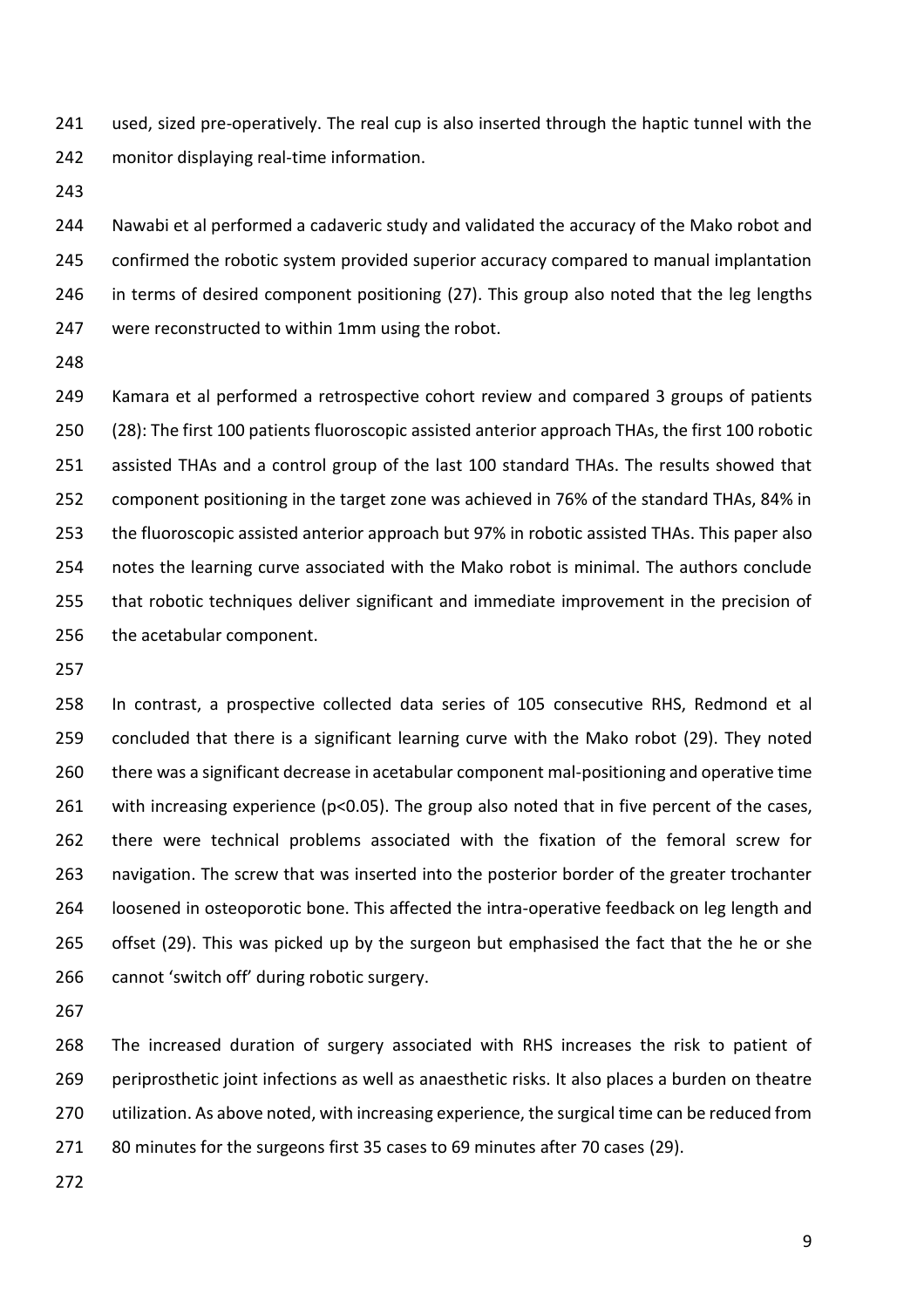Similar to the ROBODOC, RAS with the Mako RIO system has significant costs associated with the technology. Reported costs for the platform include \$793,000 which does not include the annual servicing and maintenance costs (30). Supporters of Mako point out that this technology does not expose the surgeon to have to learn new techniques of exposure nor 277 alter his surgical technique significantly. It does not expose the surgeon to radiation like fluoroscopic assisted THAs. Furthermore, although there is a small increased radiation to the 279 patient for the pre-operative CT scan, it could be argued that the patient does not require an early post-operative radiograph as the surgeon has intraoperative imaging of final component positioning. This could help mitigate the difference in radiation doses to the patients associated with RHS.

 The Mako robot can provide a 'virtual safety barrier' for the surgeon to prevent errors in component positioning. The haptic feedback allows the pre-operative plan to be implemented in the operating room. The Mako robot has been validated in Domb et al's matched-pair controlled study. They showed 100% of the RHS were within the Lewinnek's safe zone compared to 80% of conventional hip surgeries (31). This has been corroborated with Malchau's et al series (32).

291 In a multi-centre trial, 119 patients underwent robotic hip surgeries. The results showed that the inclination and version of the acetabular components were within the commonly accepted limits in 100% of the cases (33). The same group published their data showing that in RHS with Mako, acetabular component positioning was within 4 degrees of the planned position in 95% of the cases (32).

 Intra-operative data on RHS for the acetabular position produced accurate and reliable data when compared to postoperative radiograph analysis of component positioning (34, 35).

 Tsai et al carried out a CT based study postoperatively of RHS patients, with unilateral arthroplasties who underwent hip arthroplasty with RHS and compared these models to patients who had conventional hip surgery (36). They conclude that there was significantly less variation in the orientations of components in the RHS group compared to the non RHS group and demonstrated reproducibility with RHS. Another recent CT based study conclude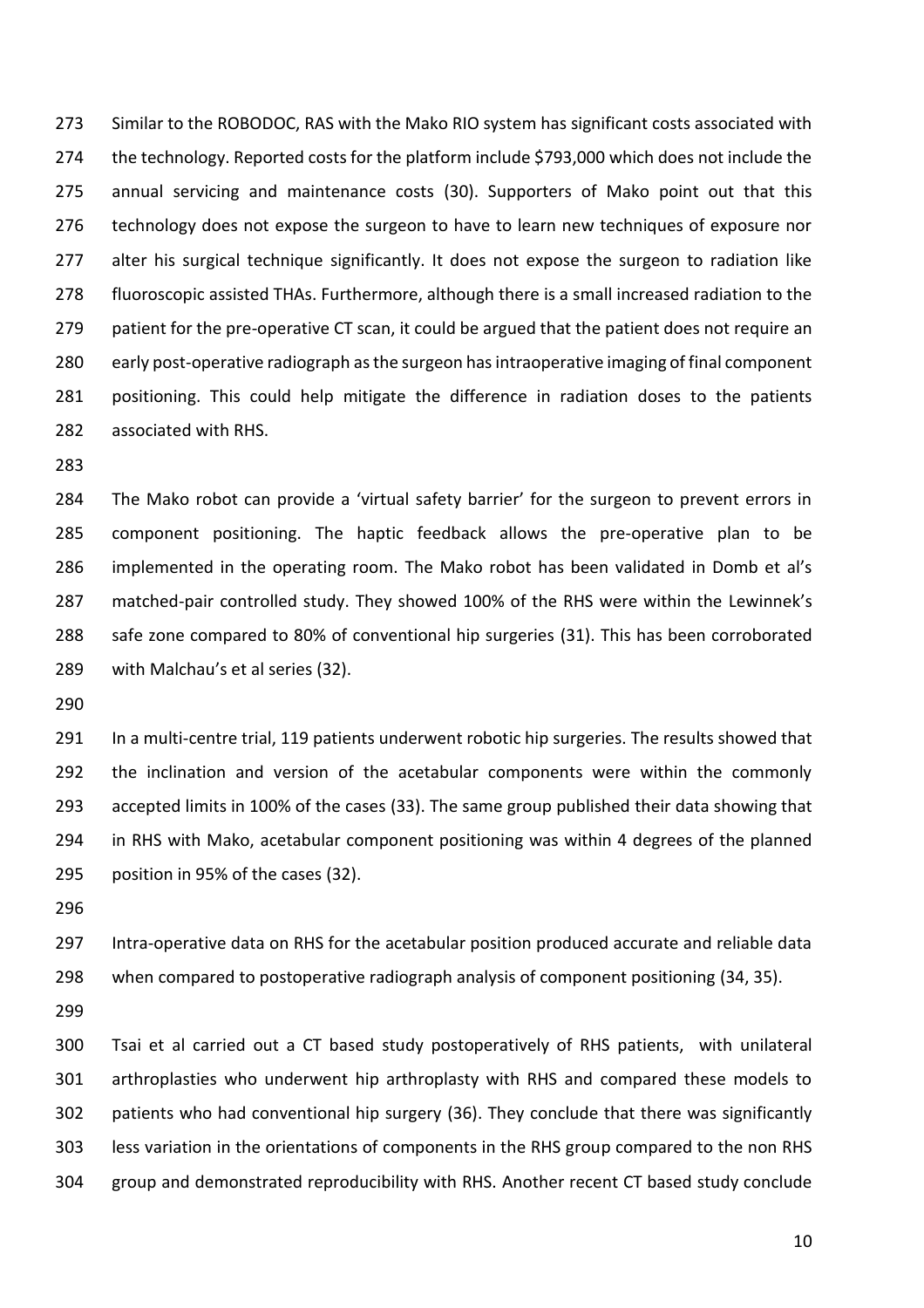that the post-operative Mako THR component positioning accurately correlated with the pre-

operative template (for length, offset, anteversion and inclination) (37).

- 
- 

#### **Is there a Problem that needs addressing?**

 Hip arthroplasty is already a one of the most successful surgical procedures available throughout healthcare. Success of hip arthroplasty can broadly be divided into three factors. These are patient factors, surgeon factors and implant factors. One of the surgeon factors affecting success includes component positioning. Based on the UK registry data, the most common reason for revision hip surgery within the first year following the primary arthroplasty remains dislocation (38). Bozic et al confirm that the most common indication of revision hip surgery is dislocation giving rise to nearly one quarter of all revision hip surgeries (39). An important cause of dislocations remains component positioning.

 Component malalignment can lead to not just hip dislocation but also hip impingement, early wear, edge loading, periprosthetic fractures and revision surgery (40, 41). Revision surgery has a cost most importantly to the patient but also gives rise to a significant financial burden to the healthcare economy (42). Therefore, technology which helps reduce the burden of revision hip surgery and promotes better outcomes is warranted.

 There is widespread data in the literature suggesting that experience and surgical volume improve component positioning accuracy (43-45). However, even in experienced hands, there is a range of component positioning. In one study by Padgett et al, the results of a single hip surgeon over 40 consecutive hip arthroplasty cases revealed a mean cup abduction angle of  $\,$  42.1° but with a range of 23° to 57° with an intra-observer and inter-observer variability less 332 than  $0.3^{\circ}$  (46). A similar variability has been demonstrated in anteversion of the femoral component (47). Other studies confirm that even in high volume arthroplasty units, there is a significant number of mal-positioned components radiographically (48, 49).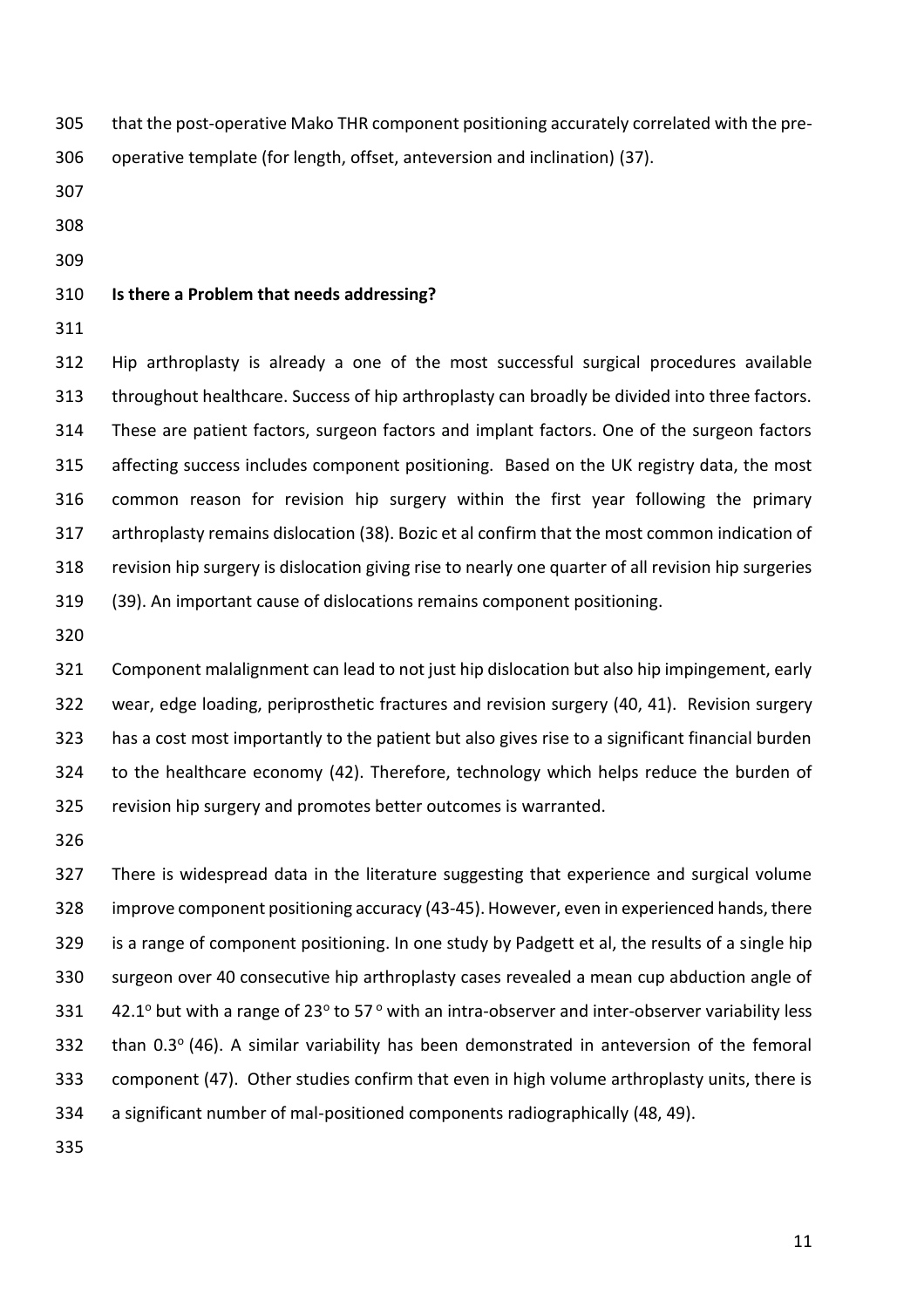The early results with the Mako robot seems to promise more consistent component positioning in total hip arthroplasty. However, care must be taken in reaching conclusions that this would automatically lad to better outcomes and function. There is a need for more robust studies with longer term follow up of patients with a focus on patient reported outcome measures and other functional assessments. Currently the data does confirm that robotic hip surgery adds to the operative time and there is a significant cost implication factor. It is important not to rush into the next 'orthopaedic fad'. New technology needs to be assessed thoroughly to prevent repeating history with examples such as the large metal on metal THRs.

 Ultimately, uptake especially initially depends on costs and health-care economics. In today's healthcare economics with austerity measures, this will be a significant factor limiting its widespread use. Proponents of robotic surgery however argue that although there are relatively high initial set up costs involved, there may be an overall cost saving element to the healthcare economy if the predictions of reduced revisions with RHS are true (50).

 Finally, the role of RHS could be expanded providing a more controlled training opportunity for the junior surgeons who will learn and practice inserting the component in the correct place. Furthermore, it could be used in conjunction with simulation tools in the university as a training opportunity with virtual reality technology.

- 
- 
- 

## **Conclusion**

 As Redmond notes in their results, though the surgeon relies on the computer generated information on hip measurements, the surgeon should still pay close attention to the anatomic landmarks to ensure the robotic system is providing accurate information (29).

 The Mako system can be equated to the release of the first iPhone (Apple Inc, Cupertino, California, USA). It is revolutionary change to everything that has been around so far. Analogous to the current iPhone X that has facial recognition and Siri, the Mako robot will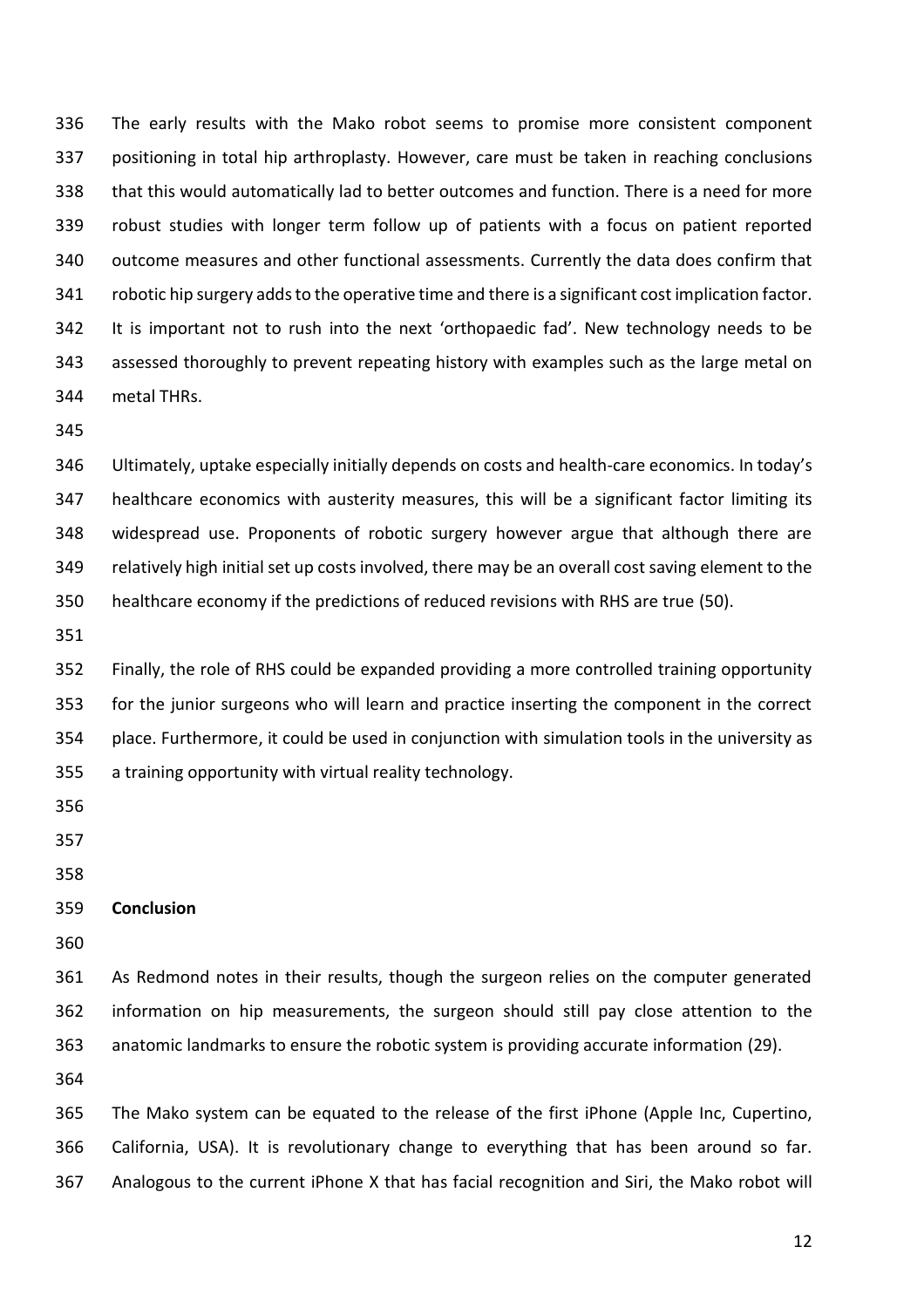continue to develop and may one day become semi-autonomous. This has already been shown to be possible in other systems when in 2016, the Smart Tissue Autonomous Robot (STAR) has sown two pieces of pig's intestine together (51). Ultimately however, we still require the surgeon to be in control analogous to the current situation where we would not yet be comfortable travelling in a non-piloted aeroplane. A wider more philosophical question raised would be whether robotic surgery could one day replace surgeon involvement completely.

 In the current era, the greatest weakness of arthroplasty surgery is the human factor which includes human error. Trying to implant perfectly positioned components, one hundred percent of the time, in every patient, in a biological environment, where there is diversity in anatomy and pathology seems only attainable with the innovation of robots. As Dorr et al quotes 'Improving human performance in surgery will be done by machines in the operating room just as it is in every other human endeavour outside surgery' (52).

 In one of the few level 1 studies, a recent meta-analysis of the first 30 years' experience of robotic surgery across different surgical specialities, the authors from Imperial college conclude that robotic surgery contributed positively to some perioperative outcomes but longer operative times and costs remained a downfall (53).

 Finally, it is worth noting that current robotic platforms do not allow for the assessment of spino-pelvic plane dynamics. As discussed, RHS allows us to consistently place the acetabular component at the '40/20' position, however, this may not be applicable to all patients and data is emerging that this 'one rule fits all' may not apply to hip surgery(54).

 In conclusion, as orthopaedic surgeons, we must critically appraise all new technology and support the use providing there is sound robust evidence backing it.

- 
- 
- 
- 
-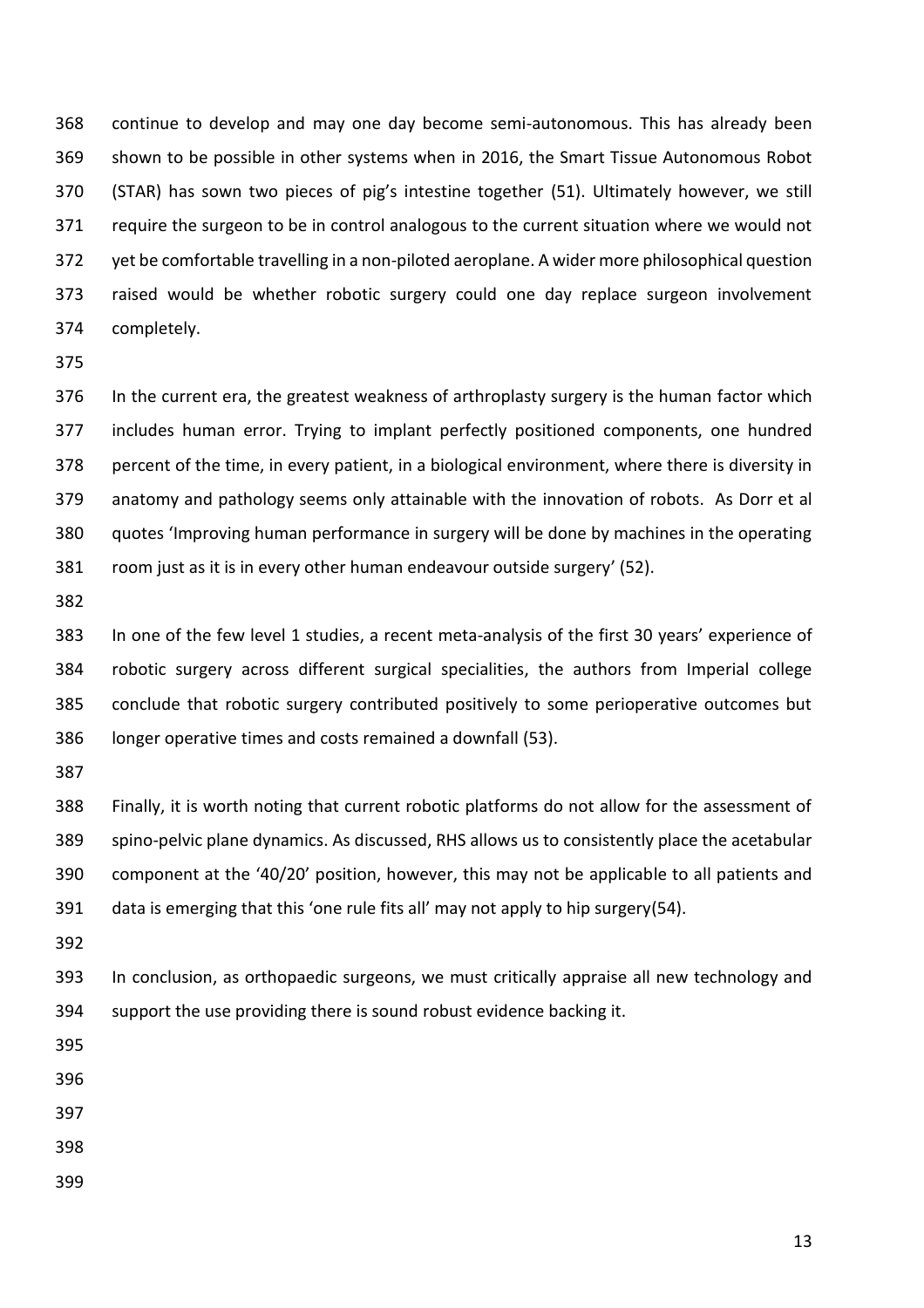**REFERENCES**

402 1. Charnley J. The long-term results of low-friction arthroplasty of the hip performed as a primary intervention. The Journal of bone and joint surgery British volume. 1972;54(1):61- 76.

 2. Rasanen P, Paavolainen P, Sintonen H, Koivisto AM, Blom M, Ryynanen OP, et al. Effectiveness of hip or knee replacement surgery in terms of quality-adjusted life years and costs. Acta Orthop. 2007;78(1):108-15.

 3. Jacofsky DJ, Allen M. Robotics in Arthroplasty: A Comprehensive Review. J Arthroplasty. 2016;31(10):2353-63.

4. Taylor KS. Robodoc: study tests robot's use in hip surgery. Hospitals. 1993;67(9):46.

 5. Paul HA, Bargar WL, Mittlestadt B, Musits B, Taylor RH, Kazanzides P, et al. Development of a surgical robot for cementless total hip arthroplasty. Clin Orthop Relat Res. 1992(285):57-66.

 6. Nodjimbadem.K. Why this robic medical device belongs in a museum [www.smithsonianmag.com2016](/Users/paddysubramanian/Library/Containers/com.apple.mail/Data/Library/Mail%20Downloads/A1E9BCD8-3037-4F51-A2C2-6EBE09560C2B/www.smithsonianmag.com2016) [

 7. Wasterlain AS, Buza JA, 3rd, Thakkar SC, Schwarzkopf R, Vigdorchik J. Navigation and Robotics in Total Hip Arthroplasty. JBJS Rev. 2017;5(3).

 8. Bargar WL, Parise CA, Hankins A, Marlen NA, Campanelli V, Netravali NA. Fourteen Year Follow-Up of Randomized Clinical Trials of Active Robotic-Assisted Total Hip Arthroplasty. J Arthroplasty. 2017.

421 9. Sugano N. Computer-assisted orthopaedic surgery and robotic surgery in total hip arthroplasty. Clin Orthop Surg. 2013;5(1):1-9.

423 10. Nogler M, Maurer H, Wimmer C, Gegenhuber C, Bach C, Krismer M. Knee pain caused by a fiducial marker in the medial femoral condyle: a clinical and anatomic study of 20 cases. Acta Orthop Scand. 2001;72(5):477-80.

 11. Schulz AP, Seide K, Queitsch C, von Haugwitz A, Meiners J, Kienast B, et al. Results of total hip replacement using the Robodoc surgical assistant system: clinical outcome and evaluation of complications for 97 procedures. Int J Med Robot. 2007;3(4):301-6.

 12. Chang JD, Kim IS, Bhardwaj AM, Badami RN. The Evolution of Computer-Assisted Total Hip Arthroplasty and Relevant Applications. Hip Pelvis. 2017;29(1):1-14.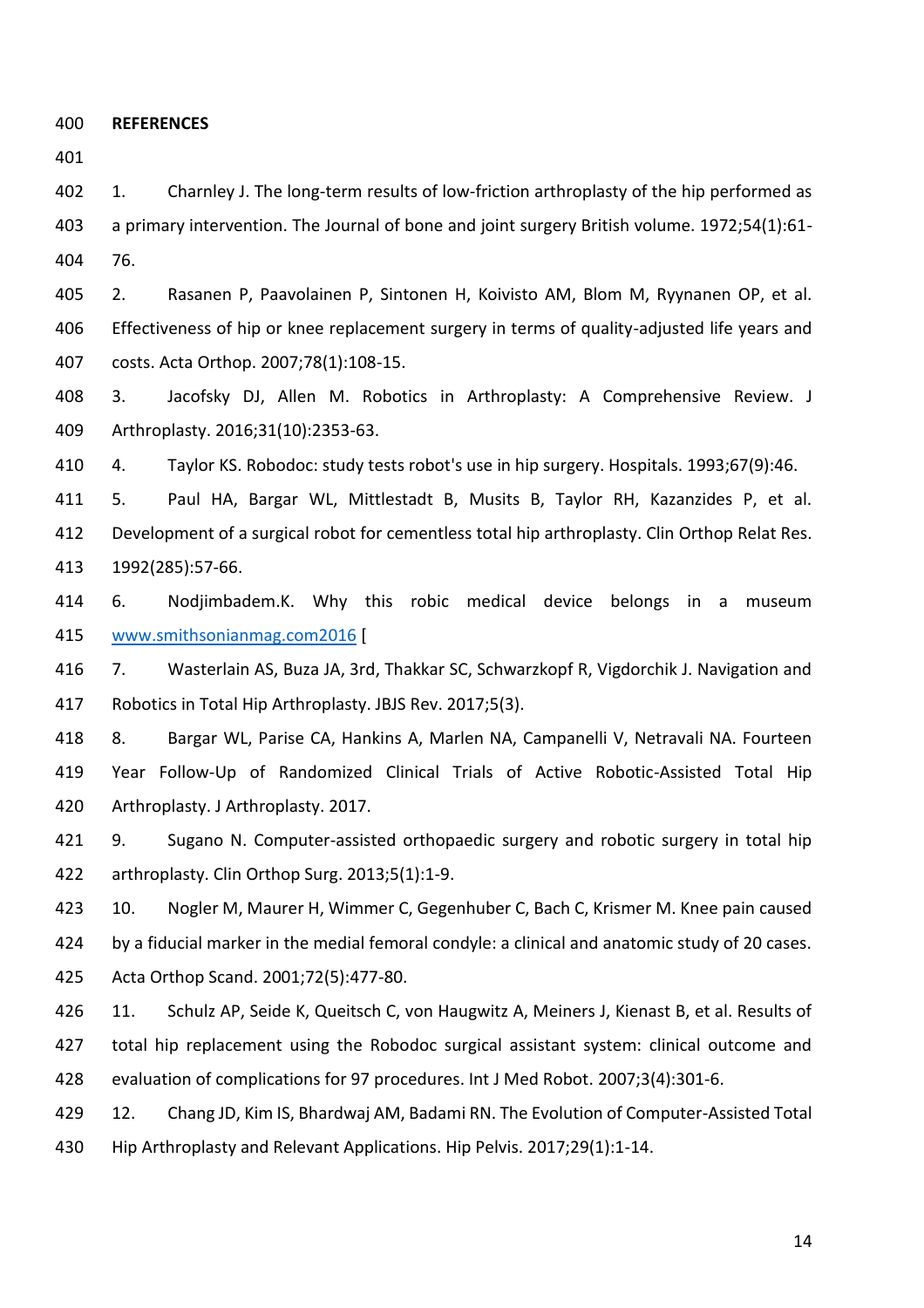13. Nakamura N, Sugano N, Nishii T, Miki H, Kakimoto A, Yamamura M. Robot-assisted primary cementless total hip arthroplasty using surface registration techniques: a short-term clinical report. Int J Comput Assist Radiol Surg. 2009;4(2):157-62.

 14. Bargar WL, Bauer A, Borner M. Primary and revision total hip replacement using the Robodoc system. Clin Orthop Relat Res. 1998(354):82-91.

 15. Honl M, Dierk O, Gauck C, Carrero V, Lampe F, Dries S, et al. Comparison of robotic- assisted and manual implantation of a primary total hip replacement. A prospective study. J Bone Joint Surg Am. 2003;85-A(8):1470-8.

 16. Nakamura N, Sugano N, Nishii T, Kakimoto A, Miki H. A comparison between robotic- assisted and manual implantation of cementless total hip arthroplasty. Clin Orthop Relat Res. 2010;468(4):1072-81.

 17. Hananouchi T, Sugano N, Nishii T, Nakamura N, Miki H, Kakimoto A, et al. Effect of robotic milling on periprosthetic bone remodeling. J Orthop Res. 2007;25(8):1062-9.

 18. Taylor RH, Joskowicz L, Williamson B, Gueziec A, Kalvin A, Kazanzides P, et al. Computer-integrated revision total hip replacement surgery: concept and preliminary results. Med Image Anal. 1999;3(3):301-19.

 19. Lim SJ, Ko KR, Park CW, Moon YW, Park YS. Robot-assisted primary cementless total hip arthroplasty with a short femoral stem: a prospective randomized short-term outcome study. Comput Aided Surg. 2015;20(1):41-6.

450 20. Nogler M, Krismer M, Haid C, Ogon M, Bach C, Wimmer C. Excessive heat generation during cutting of cement in the Robodoc hip-revision procedure. Acta Orthop Scand. 2001;72(6):595-9.

 21. Chun YS, Kim KI, Cho YJ, Kim YH, Yoo MC, Rhyu KH. Causes and patterns of aborting a robot-assisted arthroplasty. J Arthroplasty. 2011;26(4):621-5.

 22. Tarwala R, Dorr LD. Robotic assisted total hip arthroplasty using the MAKO platform. Curr Rev Musculoskelet Med. 2011;4(3):151-6.

 23. Bargar WL. Robots in orthopaedic surgery: past, present, and future. Clin Orthop Relat Res. 2007;463:31-6.

 24. Bellemans J, Vandenneucker H, Vanlauwe J. Robot-assisted total knee arthroplasty. Clin Orthop Relat Res. 2007;464:111-6.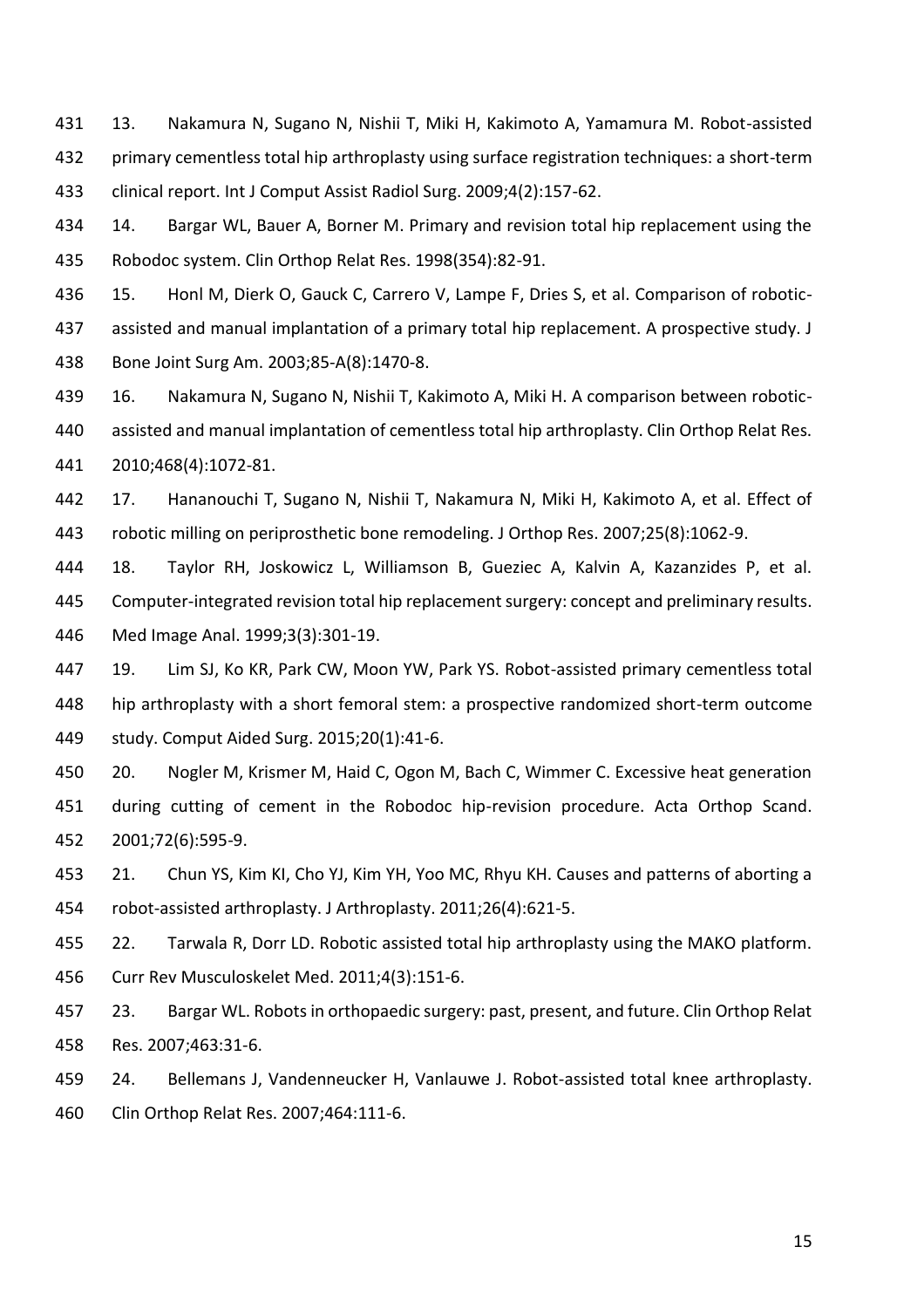25. Barrett AR, Davies BL, Gomes MP, Harris SJ, Henckel J, Jakopec M, et al. Computer- assisted hip resurfacing surgery using the acrobot navigation system. Proc Inst Mech Eng H. 2007;221(7):773-85.

 26. Sales S. Stryker Sales to 2016 [www.stryker.com/us/en/joint-](/Users/paddysubramanian/Library/Containers/com.apple.mail/Data/Library/Mail%20Downloads/A1E9BCD8-3037-4F51-A2C2-6EBE09560C2B/www.stryker.com/us/en/joint-replacement/systems/mako-total-hip.html2017)[replacement/systems/mako-total-hip.html2017](/Users/paddysubramanian/Library/Containers/com.apple.mail/Data/Library/Mail%20Downloads/A1E9BCD8-3037-4F51-A2C2-6EBE09560C2B/www.stryker.com/us/en/joint-replacement/systems/mako-total-hip.html2017) [

 27. Nawabi DH, Conditt MA, Ranawat AS, Dunbar NJ, Jones J, Banks S, et al. Haptically guided robotic technology in total hip arthroplasty: a cadaveric investigation. Proc Inst Mech Eng H. 2013;227(3):302-9.

 28. Kamara E, Robinson J, Bas MA, Rodriguez JA, Hepinstall MS. Adoption of Robotic vs Fluoroscopic Guidance in Total Hip Arthroplasty: Is Acetabular Positioning Improved in the Learning Curve? J Arthroplasty. 2017;32(1):125-30.

 29. Redmond JM, Gupta A, Hammarstedt JE, Petrakos AE, Finch NA, Domb BG. The learning curve associated with robotic-assisted total hip arthroplasty. J Arthroplasty. 2015;30(1):50-4.

 30. Lang JE, Mannava S, Floyd AJ, Goddard MS, Smith BP, Mofidi A, et al. Robotic systems in orthopaedic surgery. J Bone Joint Surg Br. 2011;93(10):1296-9.

 31. Domb BG, El Bitar YF, Sadik AY, Stake CE, Botser IB. Comparison of robotic-assisted and conventional acetabular cup placement in THA: a matched-pair controlled study. Clin Orthop Relat Res. 2014;472(1):329-36.

 32. Elson L, Dounchis J, Illgen R, Marchand RC, Padgett DE, Bragdon CR, et al. Precision of acetabular cup placement in robotic integrated total hip arthroplasty. Hip Int. 2015;25(6):531- 6.

 33. Dounchis K EL, Bragdon C, Padgett D, Marchand R, Illgren R, Malchau H. A multicentre evaluation of acetabular cup positioning in robotic-assisted total hip arthroplasty. 13th Annual Meeting of the International Society for Computer Assisted Orthopaedic Surgery; June 12-15, 2013; Orlando, FL, USA2013.

 34. Gupta A, Redmond JM, Hammarstedt JE, Petrakos AE, Vemula SP, Domb BG. Does Robotic-Assisted Computer Navigation Affect Acetabular Cup Positioning in Total Hip Arthroplasty in the Obese Patient? A Comparison Study. J Arthroplasty. 2015;30(12):2204-7.

 35. Domb BG, Redmond JM, Louis SS, Alden KJ, Daley RJ, LaReau JM, et al. Accuracy of Component Positioning in 1980 Total Hip Arthroplasties: A Comparative Analysis by Surgical Technique and Mode of Guidance. J Arthroplasty. 2015;30(12):2208-18.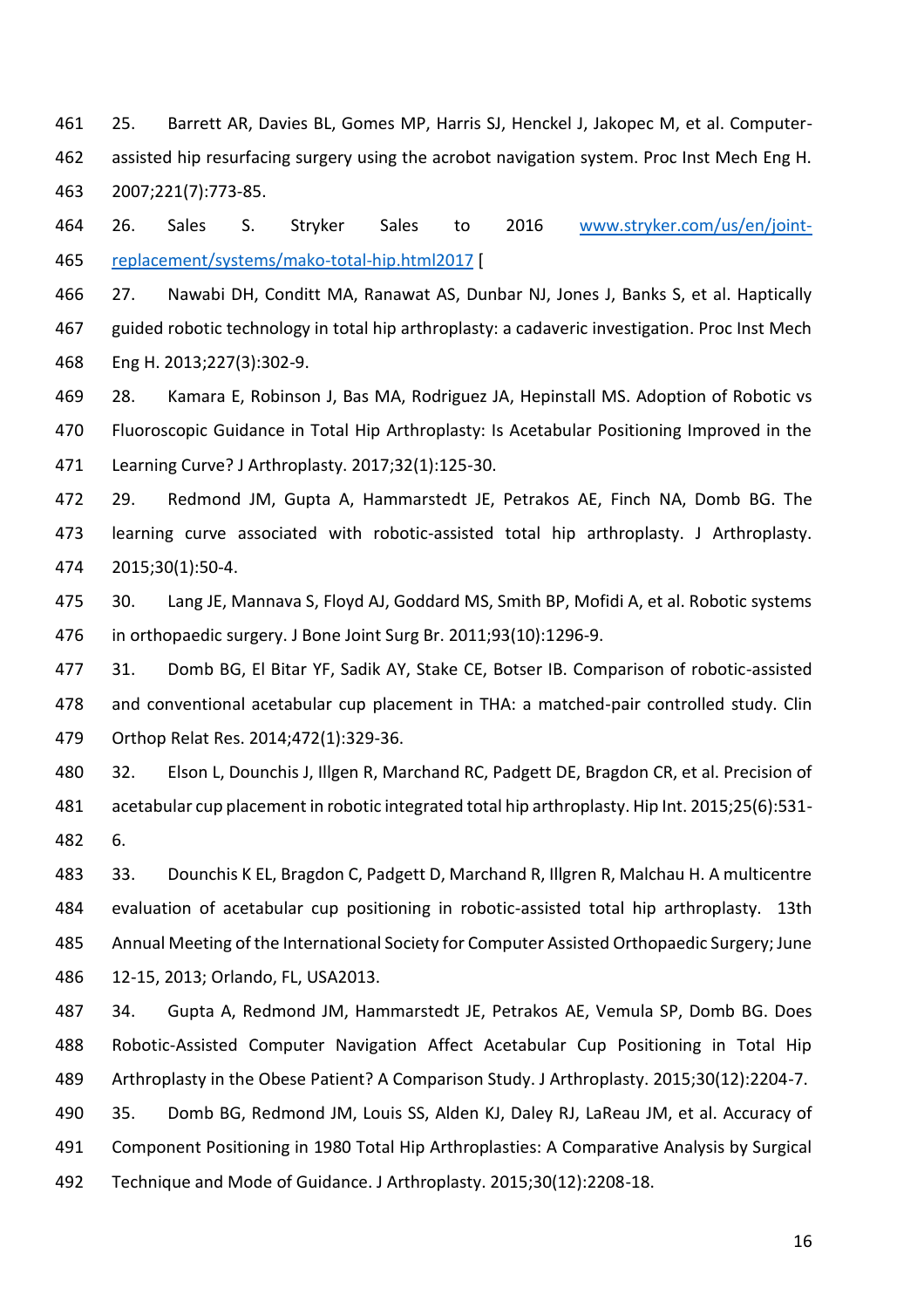36. Tsai TY, Dimitriou D, Li JS, Kwon YM. Does haptic robot-assisted total hip arthroplasty better restore native acetabular and femoral anatomy? Int J Med Robot. 2016;12(2):288-95.

 37. Nodzo SR, Chang CC, Carroll KM, Barlow BT, Banks SA, Padgett DE, et al. Intraoperative placement of total hip arthroplasty components with robotic-arm assisted technology correlates with postoperative implant position. Bone Joint J. 2018;100-B(10):1303-9.

498 38. Registry UNJ. 14th Annual National Joint Registry Report. [www.njrreports.org.uk;](/Users/paddysubramanian/Library/Containers/com.apple.mail/Data/Library/Mail%20Downloads/A1E9BCD8-3037-4F51-A2C2-6EBE09560C2B/www.njrreports.org.uk) 2017 2017.

 39. Bozic KJ, Kurtz SM, Lau E, Ong K, Vail TP, Berry DJ. The epidemiology of revision total hip arthroplasty in the United States. J Bone Joint Surg Am. 2009;91(1):128-33.

 40. Barrack RL, Lavernia C, Ries M, Thornberry R, Tozakoglou E. Virtual reality computer animation of the effect of component position and design on stability after total hip arthroplasty. Orthop Clin North Am. 2001;32(4):569-77, vii.

 41. D'Lima DD, Urquhart AG, Buehler KO, Walker RH, Colwell CW, Jr. The effect of the orientation of the acetabular and femoral components on the range of motion of the hip at different head-neck ratios. J Bone Joint Surg Am. 2000;82(3):315-21.

 42. Vanhegan IS, Malik AK, Jayakumar P, Ul Islam S, Haddad FS. A financial analysis of revision hip arthroplasty: the economic burden in relation to the national tariff. J Bone Joint Surg Br. 2012;94(5):619-23.

 43. Solomon DH, Losina E, Baron JA, Fossel AH, Guadagnoli E, Lingard EA, et al. Contribution of hospital characteristics to the volume-outcome relationship: dislocation and infection following total hip replacement surgery. Arthritis Rheum. 2002;46(9):2436-44.

 44. Manley M, Ong K, Lau E, Kurtz SM. Effect of volume on total hip arthroplasty revision rates in the United States Medicare population. J Bone Joint Surg Am. 2008;90(11):2446-51.

 45. Shervin N, Rubash HE, Katz JN. Orthopaedic procedure volume and patient outcomes: a systematic literature review. Clin Orthop Relat Res. 2007;457:35-41.

 46. Padgett DE, Hendrix SL, Mologne TS, Peterson DA, Holley KA. Effectiveness of an acetabular positioning device in primary total hip arthroplasty. HSS J. 2005;1(1):64-7.

 47. Dorr LD, Wan Z, Malik A, Zhu J, Dastane M, Deshmane P. A comparison of surgeon estimation and computed tomographic measurement of femoral component anteversion in cementless total hip arthroplasty. J Bone Joint Surg Am. 2009;91(11):2598-604.